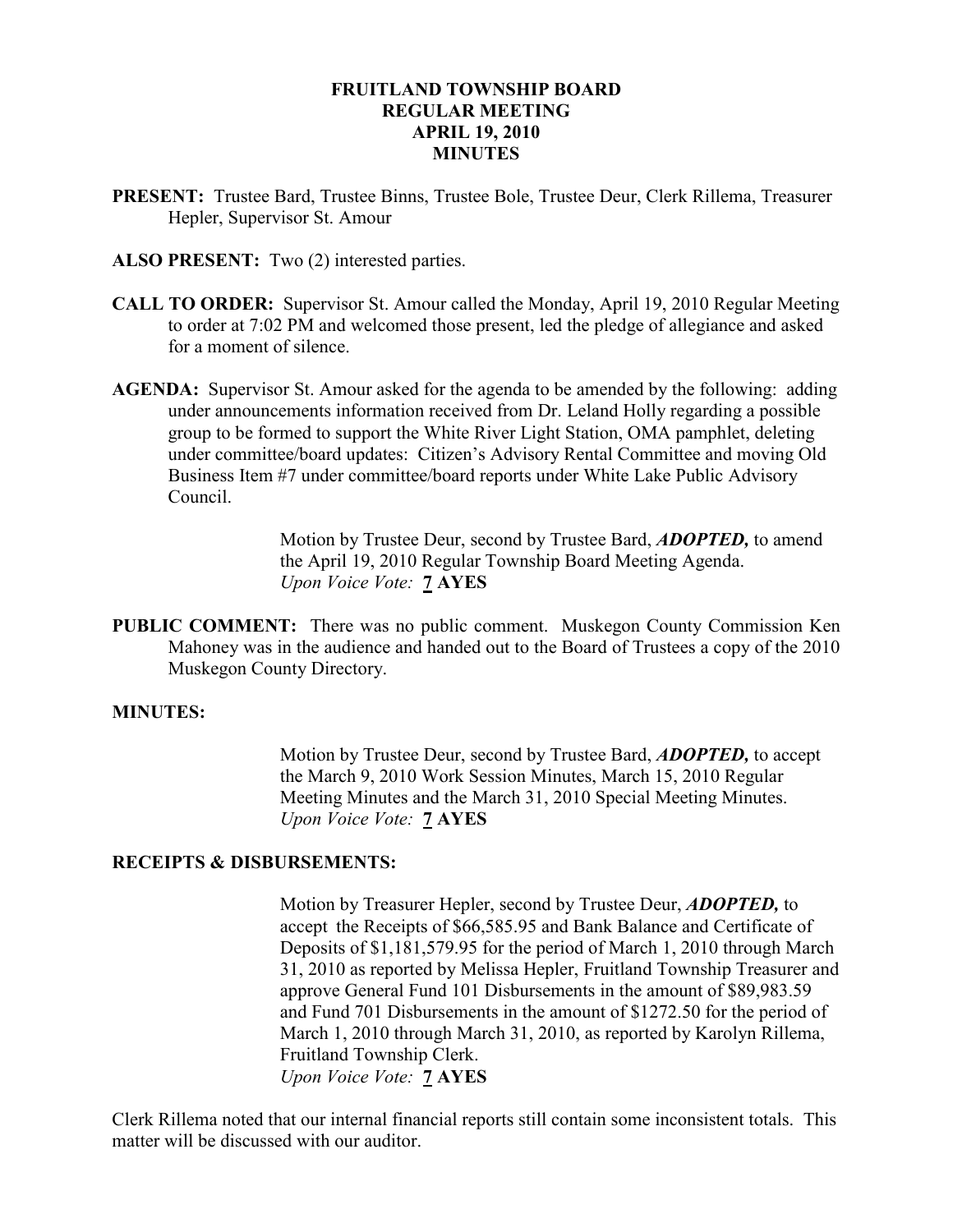# FRUITLAND TOWNSHIP APRIL 19, 2010 REGULAR MEETING MINUTES ANNOUNCEMENTS:

Supervisor St. Amour announced that several additional people have signed up for enews. A resident has requested the information regarding special assessment for the maintenance of Nord Road. Supervisor St. Amour has requested this information from Attorney Eklund. Dr. Leland Holly provided the Board of Trustees an information sheet regarding a possible group to be put together to help the White River Light Station future funding dilemma. Supervisor St. Amour has provided the Parks and Recreation Commission with a copy of this at this time. A pamphlet regarding the Open Meeting Act was also provided to each member of the Board of Trustees for informational purposes only.

# COMMITTEE/BOARD UPDATES:

- White Lake Ambulance Authority Trustee Bard stated that the last meeting was held on March 31, 2010  $\omega$  7:00 PM. The WLAA continues to rent month to month from the City of Whitehall the building they are currently in until the building committee has a chance to look into other options. No lease agreement has been signed at this time. They adopted their 2010-2011 fiscal year budget. A new ambulance is being purchased to replace a 2001 Ford Ambulance. They received 118 calls received in the month of March and blood pressure checks will continue to be held at the Fruitland Township Hall until further notice.
- White Lake Fire Authority Trustee Bole reported that the fire station grant they applied for was denied for new construction of a fire station. The National Guard is unable to provide the labor for the installation of the dry hydrants but the WLFA continues to seek other help.
- Parks and Recreation Commission Trustee Binns reported that she was unable to attend and asked Supervisor St. Amour to comment. Supervisor St. Amour stated that he has encouraged the Parks & Recreation Commission to be engaged in the process of future funding for the White River Light Station. All information received regarding the WRLS is forwarded on to the Commission. The Parks & Rec Master held a public hearing on their Master Plan and received several suggestions from the public to possibly incorporate into the language and the township FOIA coordinator received a large FOIA request regarding Marcus Park which has involved the assistance of Attorney Eklund.
- Planning Commission Trustee Deur stated that at the meeting held April 7, 2010 their current officers were re-elected – Chair Kooistra, Vice Chair Thompson and Secretary Lernowich. Discussion on accessory building ordinance resulted in the Planning Commission taking no action to change the language at this time to allow accessory buildings on lots without a primary use. Trustee Deur commented that no formal action was taken by the Planning Commission on the driveway specifications. The Planning Commission does recommend that the Board of Trustee approve the Special Land Use Permit for the building of a Veterinary Hospital on Whitehall Road for Brad VanBergen of Winberg Development, LLC and Trent & Amy Kidder.

 Motion by Trustee Deur, second by Trustee Bard, ADOPTED, as recommended by the Planning Commission, I move that we approve a Special Land Use Permit according to Section 11.03 (K) for Brad VanBergen from Winberg Development, LLC and Trent and Amy Kidder in order to operate a Veterinary Hospital and Animal Clinic South of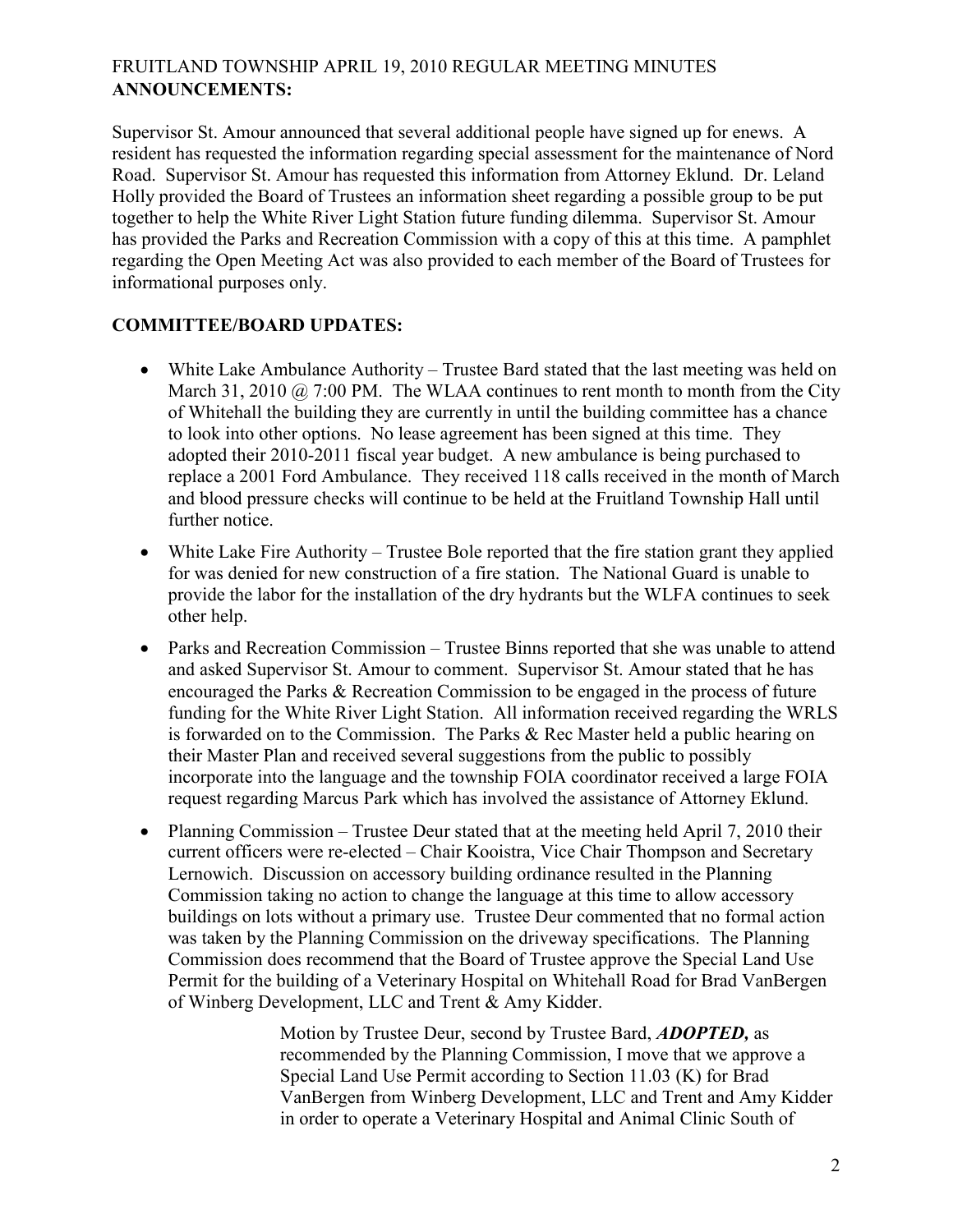# FRUITLAND TOWNSHIP APRIL 19, 2010 REGULAR MEETING MINUTES White Lake Drive on Whitehall Road, Whitehall, Michigan, Parcel Identification Number: 61-06-101-100-0002-02

# Upon Voice Vote: 7 AYES

- Muskegon County Regional Water System Board Clerk Rillema stated that she has received information from the Muskegon County Treasurers Department that they will be issuing a check to Fruitland Township in the amount of \$3,911.56 for the monies collected for the local water fund.
- Citizen's Advisory Wireless Committee Trustee Deur stated that great support from the community for AzulStar was received and announcements to award the recipients is scheduled in September. Trustee Deur reported that Verizon had installed equipment in Area 6 of Fruitland Township to help enhance coverage but unfortunately they ran short and will not be reordering any equipment to finish.
- Citizen's Advisory Regulatory Ordinance Committee Trustee Bole reported that this group of individuals is finding difficulty in agreeing on meeting dates. Supervisor St. Amour asked Trustee Bole to schedule a meeting with him to discuss re-energizing this committee to continue forward as our ordinances need reviewing and updating.
- Citizen's Advisory Residential Rental Committee Supervisor St. Amour stated that he has invited Steve Nagengast of the committee to attend the May Work Session to discuss his recommendations to the Board of Trustees.
- Citizen's Advisory McMillan Road End Committee Supervisor St. Amour reported that \$1,410.00 has been received to date towards the stairway/landing project.
- Citizen's Advisory Law Enforcement Committee Trustee Bard reported that all members of the committee have agreed to continue and will be reviewing and making recommendations regarding civil infractions.
- Zoning Board of Appeals Trustee Bole reported that they had a meeting on April 12, 2010 and election of officers were held and denied a property owner on Duck Lake Road a variance due to side line set backs.
- Fred Meijer Berry Junction Rail Trail Supervisor St. Amour stated that engineering is currently being redrawn with help from MDOT for this project.
- White Lake Public Advisory Council Trustee Deur stated that a public meeting on the Occidental Chemical site clean up plan is scheduled for April 29, 2010 at the White Lake Community Library. The EPA has scheduled a second meeting to be held on May 13, 2010 at the Montague Township Hall and public comment ends on May 15, 2010. Trustee Deur also stated that the WLPAC is hosting a Earth Day clean up at the White River Light Station on Saturday, April 24, 2010 and Claire Schlaff is organizing a White Lake Area Cancer Mapping Project to determine whether or not we have a larger than expected number of certain types of cancer in the White Lake area or in particular neighborhoods within the area.

## OLD BUSINESS:

1. 1562 Duck Lake Road – Supervisor St. Amour was advised the Board of Trustees to continue with the condemnation hearing that has been put on hold to close out that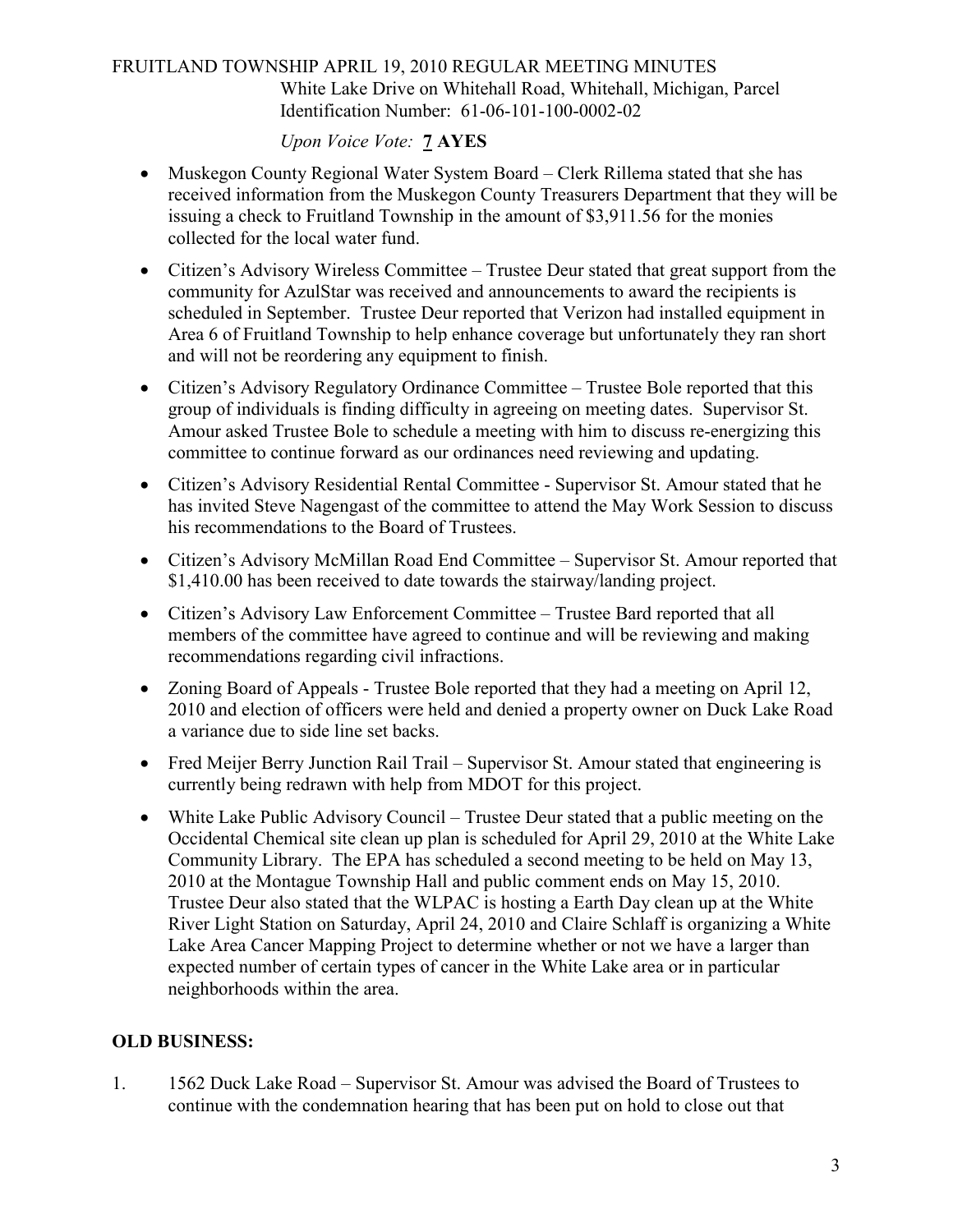# FRUITLAND TOWNSHIP APRIL 19, 2010 REGULAR MEETING MINUTES process. The outcome of the condemnation hearing will determine which steps will need to be taken whether it is deemed condemnable or in violation of our ordinance.

- 2. 5623 Murray Road Supervisor St. Amour stated that the ruling from Judge Hicks on the appeal trial is expected within the next two weeks.
- 3. 2745 Lorenson Road Supervisor St. Amour stated that he will continue open communication with the property owner to make sure the rest of the equipment and materials are cleaned up and removed from the property. He has spoken with them and extended them 30 days to complete. Supervisor St. Amour will report his findings at the May work session.
- 4. 3350 Bard Road Supervisor St. Amour stated that the property owner spent 10 days in jail for failure of cleanup. Judge Ladas-Hoopes ruled that the property be cleaned up in 60 days or an additional 80 days will be spent in jail. The deadline date for cleanup is June 8, 2010. Supervisor St. Amour will check the status of cleanup and report at the May work session.
- 5. Condemnation Hearings Supervisor St. Amour stated that the Murray Road hearings are scheduled for a meeting in July, Nord Road properties have been issued demolition and repair permits, Scenic Drive (garage) has been issued a demolition permit and Scenic Drive (house) may be a WLFA burn prospect. The position of Building Hearing Officer still remains unfilled.
- 6. Township Property –

#### FRUITLAND TOWNSHIP RESOLUTION 2010-17 ADOPTION OF ORDINANCE NO. 100-96

- WHEREAS, Fruitland Township adopts Ordinance No. 100-96 which is an ordinance for the property owned by Fruitland Township to regulate hunting related activities, and
- WHEREAS, Fruitland Township prohibits rifle possession and/or discharge on any property owned by Fruitland Township. No hunting or shooting of guns shall be permitted on any property owned by Fruitland Township with the exception of those listed under allowed activities. Allowed activities are listed as hunting with bows, shotguns or muzzle loaders in accordance with all applicable state and local laws, rules and regulations that pertain to hunting and the use of weapons and firearms, only on the following property owned by Fruitland Township:

 Parcel No. 06-115-100-0002-00 (63.75 acres on W. Michillinda Road) Parcel No. 06-103-400-0002-00 (68.10 acres on W. Lakewood Road) Parcel No. 06-103-300-0004-00 (42.34 acres on W. Lakewood Road) Parcel No. 06-118-400-0001-00 (38 acres on Nestrom Road) Parcel No. 06-116-300-0002-00 (80 acres on Orshal Road) Parcel No. 06-116-400-0001-00 (158 acres on Simonelli Road) Parcel No. 06-121-100-0002-00 (except the south 1,300 feet thereof the 60+ acres on W.Duck Lake Road)

NOW THEREFORE BE IT RESOLVED, that Fruitland Township adopts Ordinance No 100-96 at a meeting held on Monday, April 19, 2010.

BE IT FURTHER RESOLVED, that the Clerk be instructed to publish Ordinance No. 100-96 as required by law.

Upon a roll call vote, with all members present, the members voted as follows: "Aye": Trustee Bole, Treasurer Hepler, Clerk Rillema, Trustee Binns, Trustee Bard, Supervisor St. Amour "Nav": Trustee Deur "Abstention": None

BE IT RESOLVED THAT, the Board of Fruitland Township adopted Resolution 2010-17 at a Regular Meeting of the Fruitland Township Board at 7:00 PM on Monday, April 19, 2010.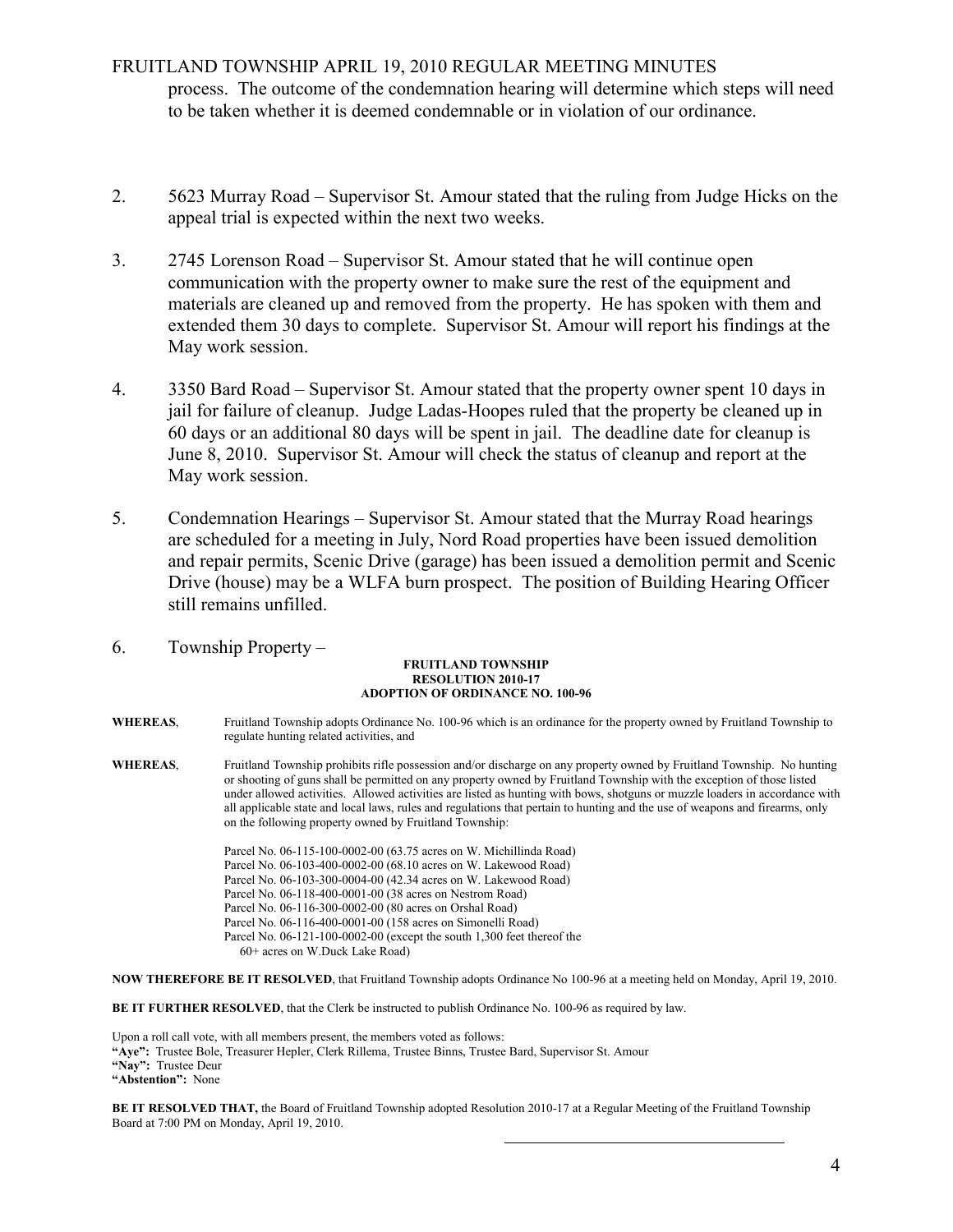Karolyn Rillema, Clerk Township of Fruitland

Dated:

Trustee Deur presented a motion to increase the general liability insurance to \$5 million but it did not get support and failed. He asked Supervisor St. Amour what policies and procedures would be put into place for enforcement. Supervisor St. Amour responded that no additional procedures were being considered at this time. At this time, the Board of Trustees is not interested in any sale of property, but will be advised by a contractor on the harvesting of trees on some of its property. Supervisor St. Amour will be meeting with Dave Wilson who will make a recommendation. Supervisor St. Amour will advise the Board at the May work session.

- 7. Community Building Drain Supervisor St. Amour stated that Drain Commissioner Hepler has been working on the drain but failed to complete. Drain Commissioner Hepler is securing a drain cover that will fit this drain at a cost not to exceed \$100.00.
- 8. Pressure Washer Purchase –

Motion by Trustee Bole, second by Trustee Deur, **ADOPTED**, to move to authorize the purchase of a 2700 PSI Troybilt Pressure Washer from Lowe's Home Centers, Inc., not to exceed \$279.00 Roll Call Vote: Trustee Bard AYE, Trustee Deur AYE, Trustee Binns AYE, Clerk Rillema AYE, Treasurer Hepler AYE, Trustee Bole AYE, Supervisor St. Amour AYE

9. Reduced Dump Day –

 Motion by Trustee Bard, second by Clerk Rillema, ADOPTED, to authorize reduced dump days from June 2, 2010 – July 31, 2010 for one trip only with a maximum cost of \$5.00. A coupon will be mailed to Fruitland Township residents/property owners only and must be presented to the Ecology Station attendant at time of use.

 Roll Call Vote: Clerk Rillema AYE, Treasurer Hepler AYE, Trustee Bole AYE, Trustee Bard AYE, Trustee Deur AYE, Trustee Binns AYE, Supervisor St. Amour AYE

## 10. Ordinance Enforcer –

 Motion by Trustee Binns, second by Trustee Bard, ADOPTED, to authorize the Ordinance Enforcer Position for Zoning Administrator Sandel to enforce Zoning Ordinances and Supervisor St. Amour to enforce Regulatory Ordinances. The use of the township truck will be used on Wednesdays or as needed for enforcement. Upon Voice Vote: 7 AYES

## NEW BUSINESS –

1 Road Ends –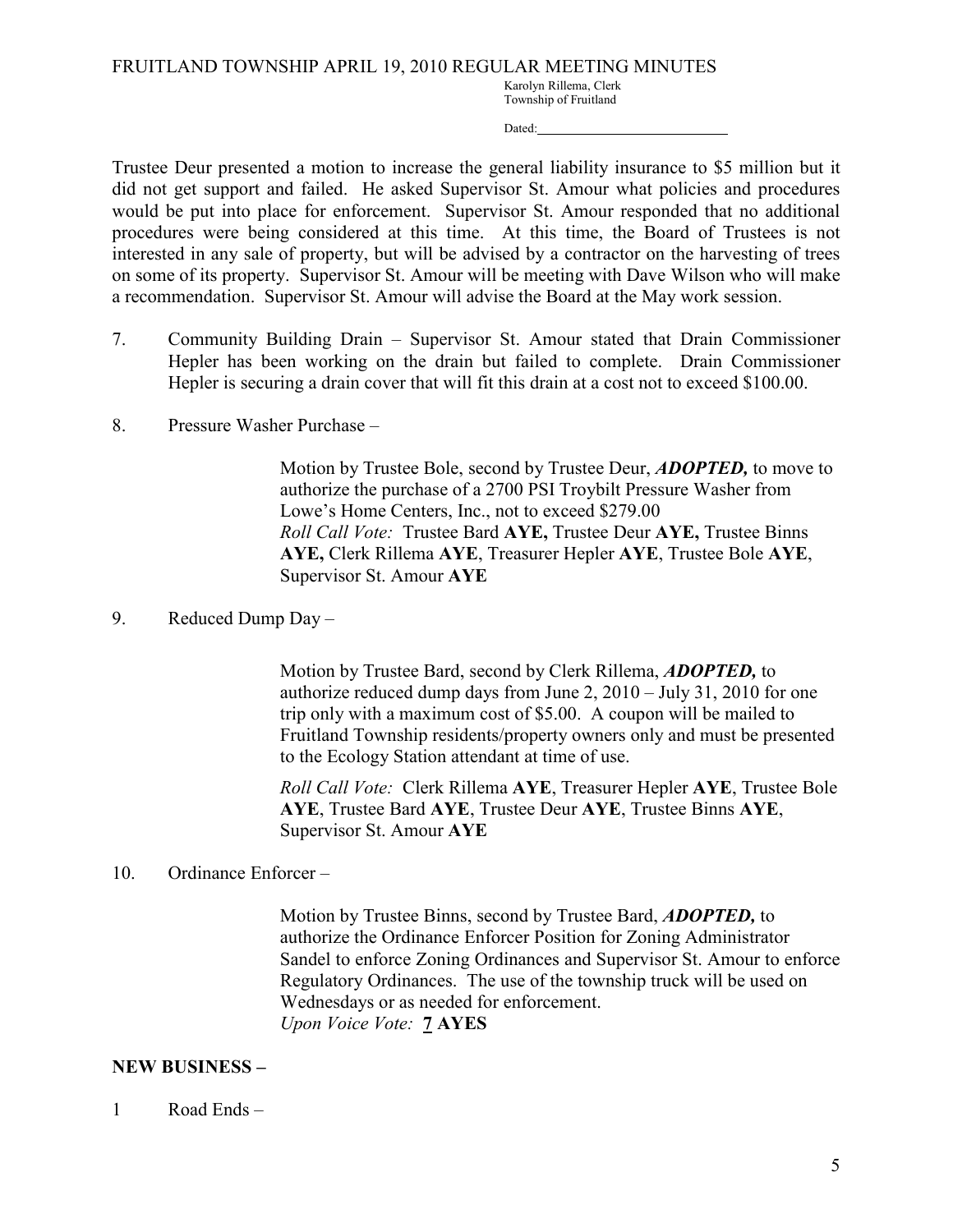#### FRUITLAND TOWNSHIP APRIL 19, 2010 REGULAR MEETING MINUTES

 Motion by Trustee Binns, second by Clerk Rillema, ADOPTED, to authorize the Supervisor to sign the agreements with the Muskegon County Road Commission for authorization to place and maintain a porta jon, trash barrel and dock within the Scenic Drive Right-of-Way and place and maintain a trash barrel and mow grass within the Nestrom Road Right-of-Way for 2010. Upon Voice Vote: 6 AYES, 1 NAY

 Supervisor St. Amour stated that the Scenic Drive Road end dock has been pulled because of safety issues. Attorney Eklund has been researching whether or not we can put a dock out with never having has an election with 3/5 of the registered voters according to State Law MCLA 41.429. Attorney Eklund will report his findings at the May work session. Supervisor St. Amour received a request to dredge Scenic Drive Road End. At this time, the Board is not interested in dredging until the matter of the dock is closed.

2. Building Official/Inspector Position –

 Motion by Trustee Bard, second by Trustee Deur, ADOPTED, to authorize Supervisor St. Amour to hire a Building Official/Inspector for a 90 day trial period. Roll Call Vote: Clerk Rillema AYE, Treasurer Hepler AYE, Trustee Bole AYE, Trustee Bard AYE, Trustee Deur AYE, Trustee Binns AYE, Supervisor St. Amour AYE

- 3. Candidate Forum Supervisor St. Amour will be attending a breakfast hosted by the Muskegon County Chamber of Commerce in which candidates vying for the  $91<sup>st</sup>$  and  $92<sup>nd</sup>$ House Districts and  $32<sup>nd</sup>$  Senate Districts will participate in a question/answer forum. Supervisor St. Amour will investigate if any would be interested in attending if Fruitland Township would sponsor the conference/meeting space. He will report his findings at the May work session.
- 4. Michigan Lake Association Nuts & Bolts Book Purchase –

Motion by Clerk Rillema, second by Trustee Binns, **ADOPTED**, to authorize the Clerk to order two copies of the book, "Michigan Lake Associations – The Nuts and Bolts" at a total cost of \$37.00. Attorney Eklund will reimburse Fruitland Township at a cost of \$18.50 for one copy of the book. Roll Call Vote: Trustee Binns AYE, Trustee Deur AYE, Trustee Binns AYE, Trustee Bole AYE, Treasurer Hepler AYE, Clerk Rillema AYE, Supervisor St. Amour AYE

5. MCRC Road Project Update – Supervisor St. Amour stated that the road work authorized by the township for Simonelli and Dame Road would be starting within the next few weeks. MCRC informed Supervisor St. Amour that asphalt pricing is expected to be lower than anticipated for the projects scheduled for this year.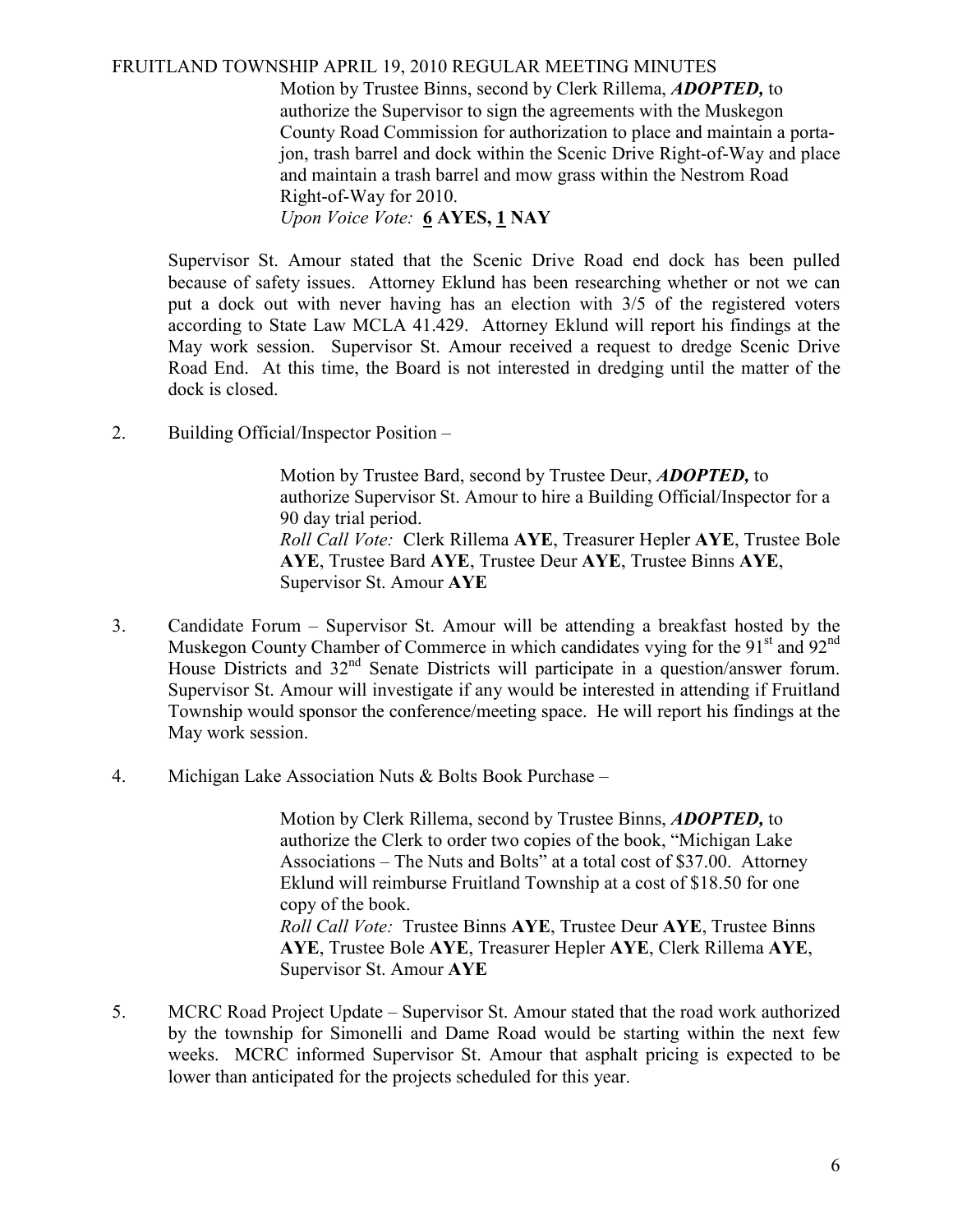#### FRUITLAND TOWNSHIP APRIL 19, 2010 REGULAR MEETING MINUTES

- 6. Sign Request Do Not Litter McMillan & Weber Supervisor St. Amour will inform the persons requesting this do not litter sign that the Board of Trustees is not interested in placing such sign at this time.
- 7. Boy Scout Project Treasurer Hepler reported that a request from a local boy scout troop has been received and they are looking for meaningful projects to take on as part of their work towards earning their rank of Eagle Scout. Please forward any ideas to her and she will act as the liaison for communication.
- 8. Clerks Education Day in Lansing 4/15/10 –

 Motion by Trustee Deur, second by Trustee Binns, ADOPTED, to authorize the payment to Michigan Association of Municipal Clerks for \$120.00 for Deputy Garvey and Clerk Rillema to attend an Electronic Poll Book, Receiving Board and QVF Demonstration in Lansing, Michigan on April 15, 2010. Roll Call Vote: Clerk Rillema AYE, Treasurer Hepler AYE, Trustee Bole AYE, Trustee Bard AYE, Trustee Deur AYE, Trustee Binns AYE, Supervisor St. Amour AYE

- 9. Fruitland Township Parking Lot Quote Supervisor St. Amour will seek quotes for the restoration and repair of the parking lot at the township hall.
- 10. North Central Muskegon County Joint Planning Commission –

#### FRUITLAND TOWNSHIP RESOLUTION 2010-18 PARTICIPATION IN THE NORTH CENTRAL MUSKEGON COUNTY JOINT PLANNING COMMISSION

- WHEREAS, the townships of Blue Lake, Dalton, Fruitland, Laketon, and Muskegon have established the North Central Muskegon County Joint Planning Commission under the State of Michigan's Joint Municipal Planning (Act 226 of 2003); and
- WHEREAS, the Township of Fruitland has appointed a member of the Township Board of Trustees and a member of the Township Planning Commission to serve on the North Central Muskegon County Joint Planning Commission; and
- WHEREAS, the North Central Muskegon County Joint Planning Commission, with assistance provided by the West Michigan Shoreline Regional Development Commission, has prepared a comprehensive land use plan for a defined area; and
- WHEREAS, the Township of Fruitland, which has a township comprehensive plan and zoning ordinance to guide its growth and development recognizes that many land use, zoning, and growth management issues transcend township boundaries and need to be coordinated with neighboring townships in the study area; and
- WHEREAS, the Township of Fruitland has endorsed the North Central Muskegon County Comprehensive Plan as a vision for the future of the Joint Planning Commission area and has agreed to incorporate the general principles, policies and vision identified in the North Central Muskegon County Comprehensive Plan in its Township Comprehensive Master Plan and Zoning Ordinance as these documents are updated and implemented; and
- WHEREAS, the Township of Fruitland has determined that cooperation and collaboration with neighboring townships is best addressed under Public Act 281, Regional Planning Commission Act, rather than Public Act 226, Joint Municipal Planning Act; and

NOW, THEREFORE, BE IT RESOLVED, that the Township of Fruitland hereby reorganizes the North Central Muskegon County Joint Planning Commission consisting of the townships of Blue Lake, Dalton, Fruitland, Laketon, and Muskegon under Public Act 281, Regional Planning Commission Act.

Upon a roll call vote, with all members present, the members voted as follows:

<sup>&</sup>quot;Aye": Treasurer Hepler, Clerk Rillema, Trustee Binns, Trustee Deur, Supervisor St. Amour

<sup>&</sup>quot;Nay": Trustee Bole, Trustee Bard

<sup>&</sup>quot;Abstention": None